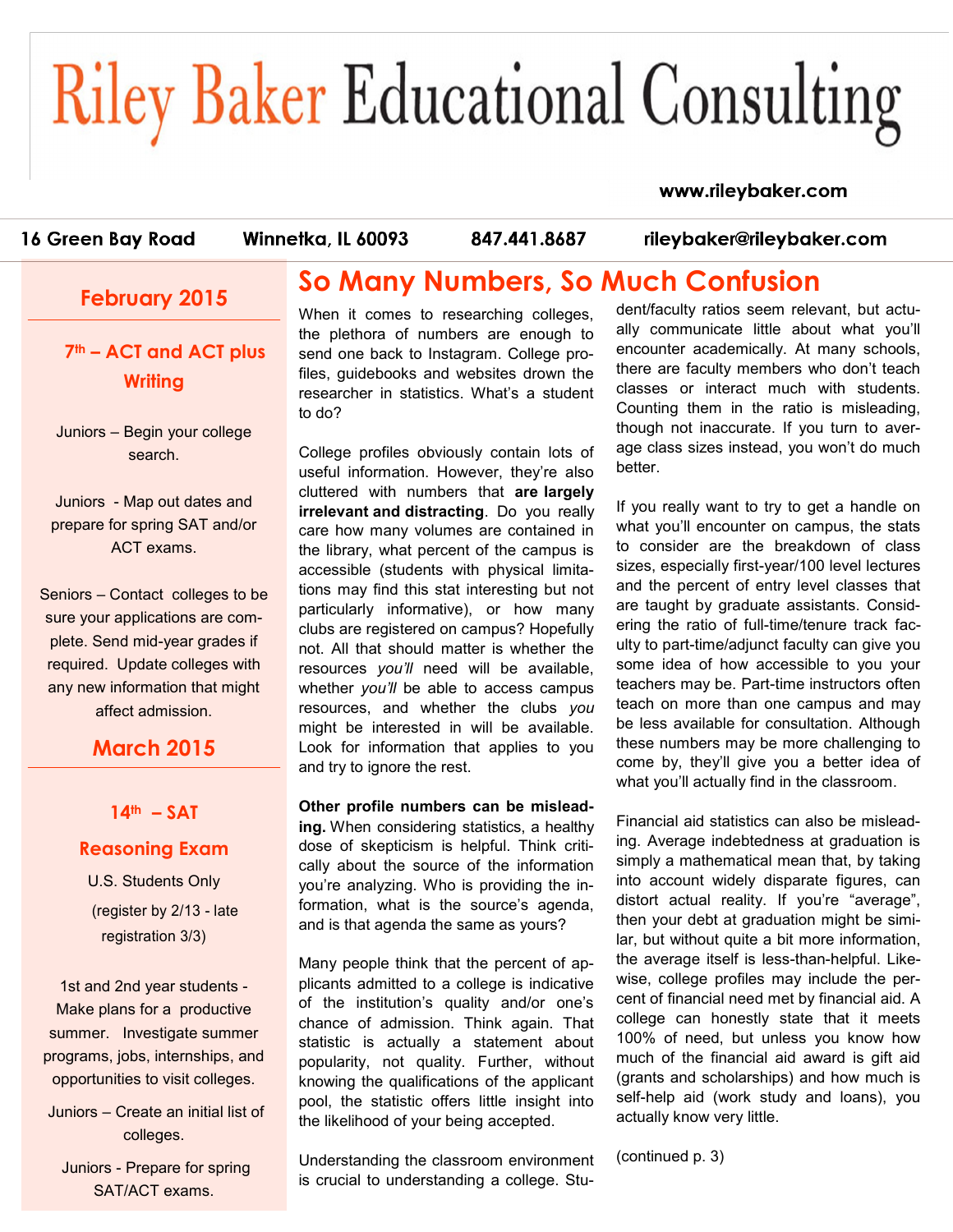## Riley Baker Educational Consulting

#### **Possible Career Paths for Classics Majors**

- Museum researcher
- **Attorney**
- **Architect**
- Theatrical actor/Manager
- Publisher/Editor
- **Screenwriter**
- **Journalist**
- TV reporter
- Public relations associate
- Editing assistant
- Writer's agent
- Financial planner
- Internet specialist
- Marketing account executive
- **Entrepreneur**
- State Legislator
- **Consultant**
- Investment analyst
- Language instructor
- Radio producer
- Psychologist
- Legislative assistant
- Research analyst
- **Mediator**
- Policy analyst
- Community organizer
- **Surgeon**
- **Caseworker**
- Government relations associate
- Paralegal Teacher
- College Professor
- Affirmative action officer
- Student services administrator
- **Copywriter**
- **Writer**
- Physician

## **Majoring in Classics**

Humanities departments at colleges across the U.S. have seen their budgets shrinking and the number of students who major in the humanities falling. As a result, many humanities courses have been cut and faculties of these departments reduced. For those interested in a classics major, things look even worse. In today's technological age, does majoring in the classics make sense?

Classics majors study the languages, literatures and cultures of ancient Greece and Rome. Students explore the beliefs and achievements of these worlds, and discover just how much they still affect contemporary civilization. Besides learning Greek or Latin (or both), you'll also read the great literary and philosophical works written in these languages. Classics majors study ancient art, architecture and technology, and learn about Greco-Roman legal systems, social institutions, religious practices and class distinctions. Typical courses in addition to Greek and Latin include ancient philosophy, classical art and archeology, classical mythology, tragedy and comedy, lyric poetry, Athenian democracy, and classes that focus on such figures as Homer, Virgil, Herodotus, Horace, Livy and Tacitus. Many classics students double-major or take an additional concentration in history, philosophy or comparative literature.

Looking at this, you might assume that people who major in classics want to prepare for careers as college professors or language teachers. While classics is an appropriate choice for those career paths, it is also an excellent choice to prepare you for a wide variety of occupations. Classics majors commonly go on to become doctors, lawyers, teachers and administrators, members of the diplomatic service, engineers, computer programmers, clergy, businesswomen and men and entrepreneurs of all types.

A study by the Association of American Medical Colleges found that students who major or double-major in classics have a better success rate getting into medical school than do students who concentrate solely in one of the branches of science. According to *Harvard Magazine*, classics majors (along with math majors) have the highest success rates of any majors in law school. In addition, classics majors achieve some of the highest scores on GREs (Graduate Record Exam) and LSATs (Law School Admissions Test) of all undergraduates. What is it about the study of classics that prepares students so well for success in their chosen field?

One reason classics majors are so successful is that they completely master grammar. Medical terminology, legal terminology as well as all those impossible vocabulary words on the GRE (and the SAT) have their roots in Greek and Latin. Ultimately, though, classics majors do well in life because they develop intellectual rigor, enhance their communication and analytical skills, hone their ability to handle complex information, and gain a breadth of view which few other disciplines can provide.



To learn more about how a classics major might suit your needs, check out the website of the Society for Classical Studies at [www.apaclassics.org,](http://www.apaclassics.org) that of the National Committee for Latin & Greek (NCLG) at [www.promotelatin.org,](http://www.promotelatin.org) and the American Classical League (ACL) at [www.aclclassics.org.](http://www.aclclassics.org)

Prepared especially for our clients and their families. The information included in this newsletter is general and does not constitute educational, financial, accounting, legal, or other professional advice. Although it is intended to be accurate, neither the publisher nor any other party assumes liability for loss or damage due to reliance on the material contained herein. Copyright © 2015 by The College Advisor, Inc. All rights reserved.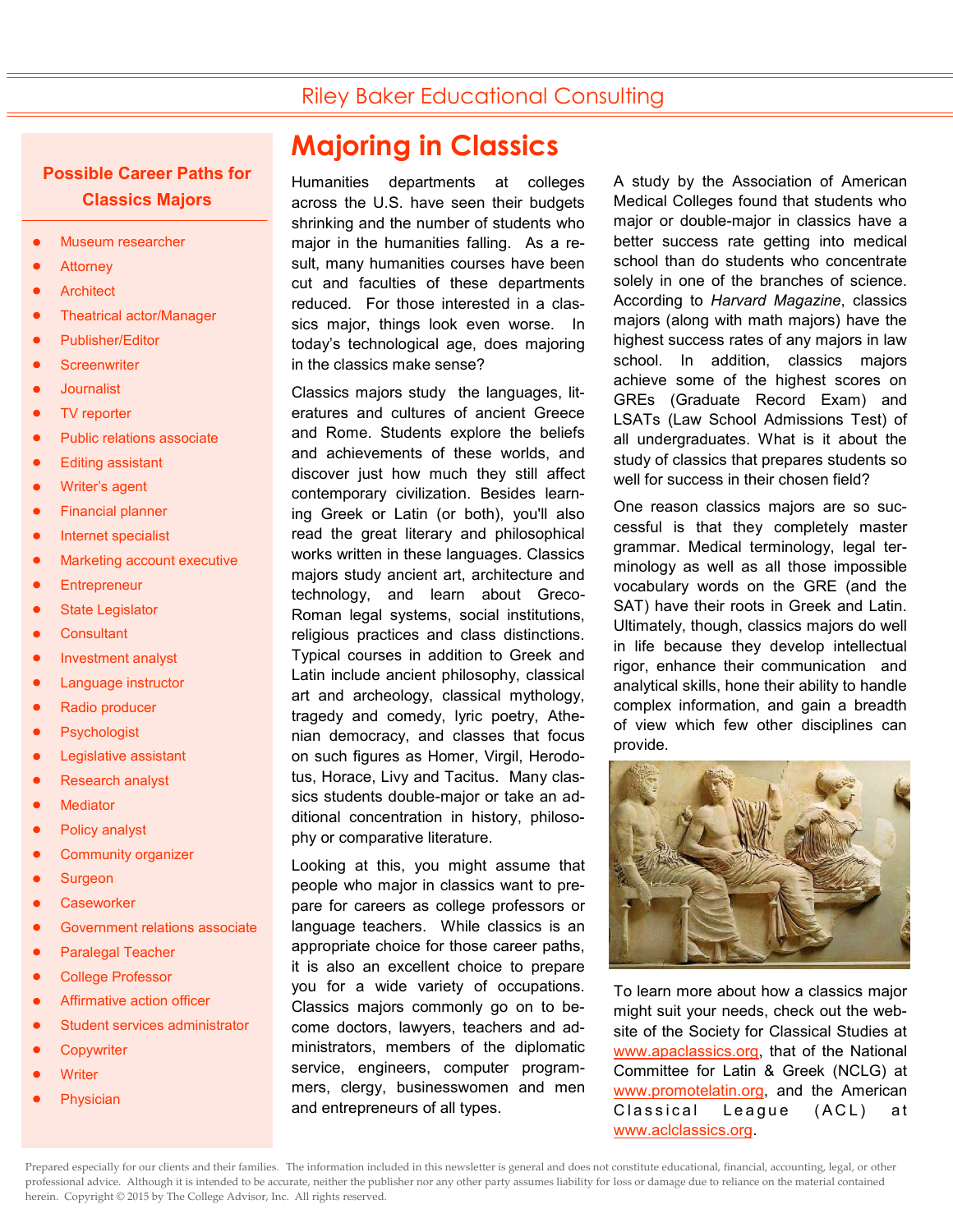# **Financial Matters: Merit Scholarships**



Last month we looked at the types of merit scholarships that colleges may offer to admitted students. Colleges themselves provide the bulk of scholarship money awarded in the United States, mostly to U.S. citizens. Institutional merit scholarships can range from a few hundred dollars to the full cost of attendance. When considering merit aid, you'll want to also take a look at money that may be offered from private sources.

**Private Scholarships** -- In addition to scholarships awarded by colleges, many organizations offer scholarships to students who plan to attend college. These types of scholarships are available nationally and locally, with some specifically for international students. Some national scholarships such as the Gates Millennium Scholarship or

**What hidden gems are contained in college profiles?** You're looking for numbers/stats that will help you understand what colleges are actually like and what *your* experience as a student might resemble. Take notice of such entries as:

1. The retention rate of students who continue beyond their first year. If this number seems low, it should raise red flags and prompt you to ask serious questions of admission personnel.

2. The ratio of undergraduate to graduate students. This, along with the institutional mission/philosophy, can give you some sense of the value the institution places on teaching underthe Coca-Cola Foundation scholarships offer large awards but are very competitive. Other national scholarships and most local scholarships offer relatively smaller monetary awards. Most private scholarships have specific eligibility criteria; demonstrated financial need is a common requirement. Others are sponsored by ethnic or religious groups and may require recipients to be a member of these communities. Still, there are many private scholarships – especially at the local level - that are not based on family need or group participation.

There are many scholarship search websites available online where American students and parents can identify national scholarship opportunities. For local scholarships, check with your school counselor. Most U.S. high schools receive numerous announcements about local opportunities each year. Keep alert for announcements in local newspapers and on community bulletin boards as well. Many local scholarships may require an essay; community service and leadership are often highly regarded by scholarship committees. Local scholarships may be relatively small in dollars, but combine several such awards and the amount can be significant.

An important thing to know about private scholarships is that the scholarship money is generally given directly to the college that the student will be attending. Colleges differ in how they apply outside scholarship monies to a student's bill. Some colleges apply any outside scholarship money towards reducing the amount of loans in a student's financial aid package, while other colleges deduct the amount of outside scholarships from a student's grants and even from any institutional scholarships the college has awarded the student. Therefore, outside scholarships generally do not help much in terms of reducing the family's expected contribution. If your family isn't eligible for need-based aid, however, the full outside scholarship amount will be applied to your college tuition bill. International students should carefully check their colleges' websites to determine whether any international scholarships are offered.

## **So Many Numbers, So Much Confusion** (continued from page 1)

grads. Is the institution primarily in the business of educating undergrads, or is it heavily invested in research and producing PhDs?

3. The percent of students (both lower and upper division) who live on campus and how many of those remain on campus during the weekends. Even if you think you'd eventually like to live off-campus, this is a stat to consider. Generally, the more residential a college is, the more invested the institution is in providing resources to enrich their students' non-academic experience. If huge numbers of students move off-campus once they've met their housing requirement, ask why. Is the housing substandard or too expensive? Are regulations highly restrictive?

4. The percent of students who graduate with research, internships or other work experience in their chosen field. Few college profiles include this information, but you'd be wise to inquire. Ask what resources the college has to assist students in gaining the background and skills they need to become employable at graduation.

When carefully considered, each of these statistics can help you understand colleges more thoroughly, and more importantly, can help you develop meaningful questions to ask both admissions professionals and current students.